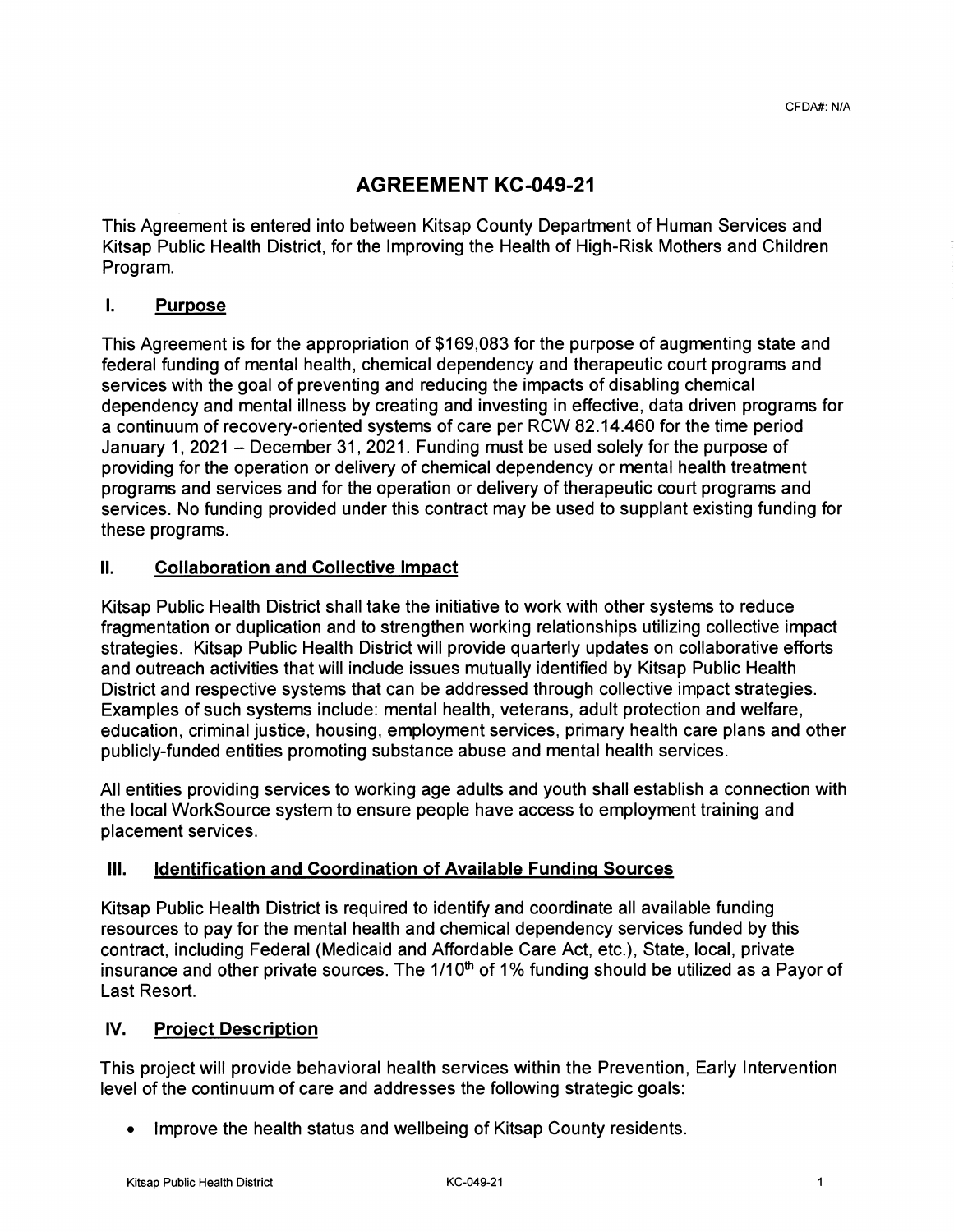• Reduce the incidence and severity of chemical dependency and/or mental health disorders in adults and youth.

This two-tier project has the goal of preventing mental illness, behavioral problems, and future addiction in young children by intervening with families who either have, or are at risk for, substance abuse and/or mental health problems. There are two components to this project 1. providing evidence-based Nurse Family Partnership (NFP) services to at least 12 low-income, high-risk first-time mothers and their babies (note total number of clients served by NFP annually is 50-60). 2. improving access to services by utilizing a community health worker (CHW) for outreach and community infrastructure support.

## **V. Project Activities Project Activities**

The Kitsap Public Health District will provide the following for the Nurse Family Partnership (NFP) Program:

- Maintain 0.5 FTE Nurse Family Partnership (NFP) nurse home visitor.
- NFP staff will participate in ongoing training and education as required by NFP Nursing Services Organization.
- NFP supervisor will participate in ongoing training, education, and consultation as required to support quality, fidelity, and specific population needs.
- Existing caseload will be maintained at twelve (12) families.
- Maintain outreach and referral plan to reach target population and maintain caseload.
- Provide Home Visits for first time, low-income pregnant women, mothers and infants.
- New clients will be enrolled before twenty-nine (29) weeks of pregnancy and receive visits according to NFP guidelines.
- Content of home visits will be aligned with NFP guidelines.
- Staff who provide home visits will receive individual reflective supervision.
- All staff will participate in reflective case conferences.
- Supervisors and nurse home visitors will review and utilize their data.
- Data will be used for quality and fidelity monitoring and improvement.

The Kitsap Public Health District will provide the following to improve access to services:

- Staff a bilingual (English-Spanish) Community Health Worker (CHW) who will work with the Parent Child Health (PCH) and Nurse Family Partnership team of registered nurses. The CHW will be a frontline public health worker who is a trusted member of and/or has an unusually close understanding of the community served.
- The CHW will serve as a liaison/link/intermediary between health/social services and the community to facilitate access to services and improve the quality and cultural competence of service delivery.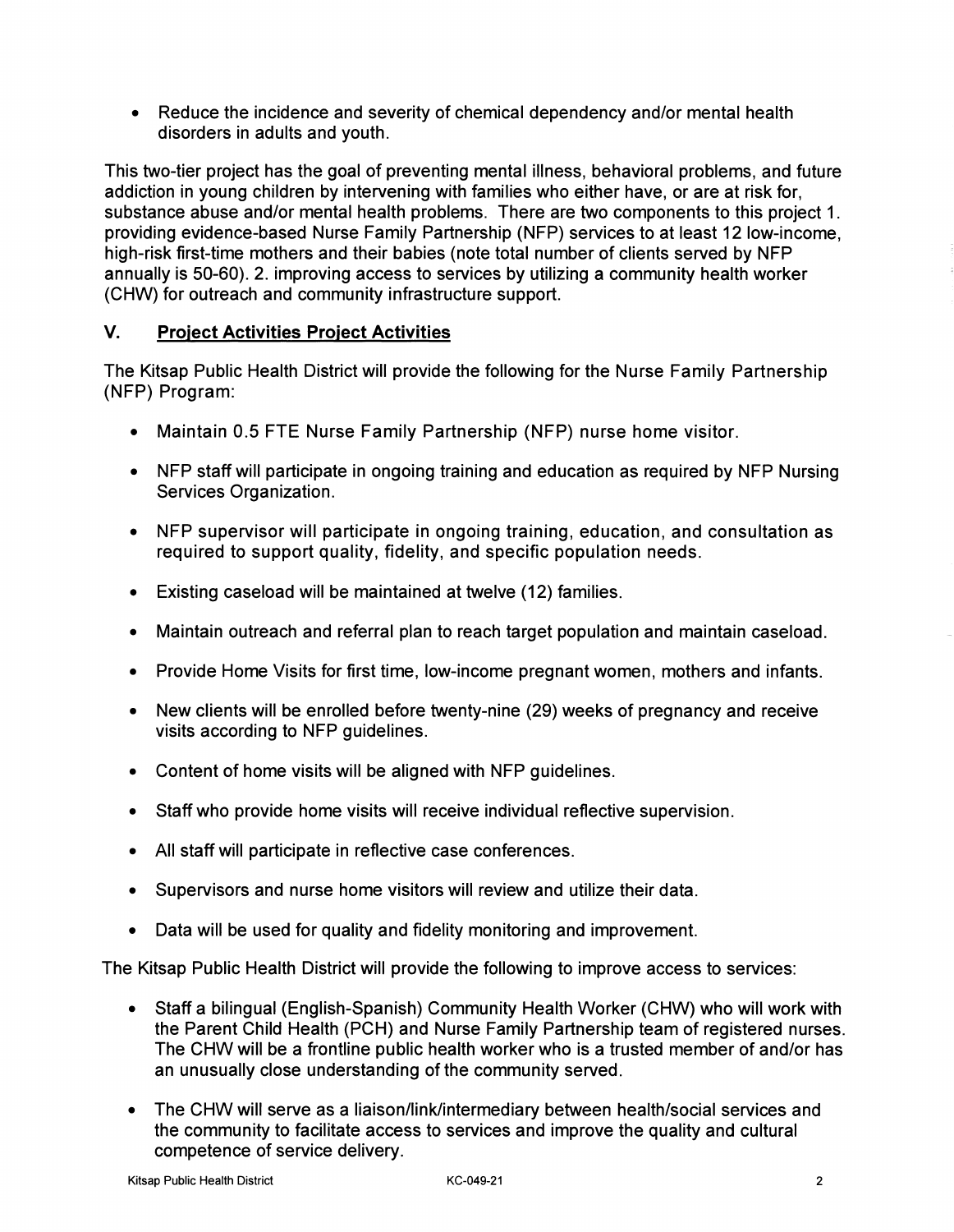- Prenatal and postpartum assessments which include depression and Adverse Childhood Experiences (ACEs) screening.
- Health and parenting education.
- Referrals to community resources and case management.
- Expand outreach efforts to enroll more eligible women.
- Case management activities that can be done by a community health worker (CHW).

#### **VI. Project Design**

The Improving Health and Resiliency of High-Risk Mothers and Their Children project (hereafter referred to as "Improving Health project") includes providing an evidence-based nurse home visiting service to families and strengthening prevention and early intervention infrastructure in Kitsap County. With the use of a best practice evidenced based program and a collective impact approach, this project will improve the health status and wellbeing of Kitsap residents.

The project has two components: 1. providing evidence-based Nurse Family Partnership (NFP) services to at least 12 low-income, high-risk first-time mothers and their babies (note total number of clients served by NFP annually is 50-60). 2. improving access to services by utilizing a community health worker (CHW) for outreach and community infrastructure support.

The NFP program is a parental and infancy home visitation service that aims to improve the health, well-being, and self-sufficiency of first time parents and their children. Program activities are designed to link families to needed services, promote good decision making, assist families in making healthy choices, and help women build supportive relationships with families and friends. NFP nurses assess for signs and symptoms of Substance Use Disorders (SUDs), mental illness, and Adverse Childhood Experiences (ACEs) with every client. The nurses provide education to promote health and, because of their trusting relationships with their clients, they are often able to support a parent's readiness to seek needed treatment services.

The CHW is an established liaison between health/social services and the community and has facilitated access to services with culturally appropriate strategies. The CHW for this project is bilingual in English and Spanish and has been able to provide targeted outreach to Kitsap's Spanish speaking population. In this proposal the CHW will continue to outreach to our Spanish speaking population and will identify other hard to reach populations with the plan to develop culturally appropriate strategies for engagement. In addition to outreach, the CHW has been integral in the development of new relationships with community partners. These partners all contribute to our prevention and early intervention infrastructure in Kitsap. An additional activity for the proposal this year includes the development of a centralized referral system for early childhood intervention programs to increase access and services for pregnant and childbearing age women that need mental health and substance abuse treatment. Families are often confused about what services they can access and providers also have challenges keeping up to date on program requirements for appropriate referrals. Creating a centralized process intends to reduce community confusion and increase the likelihood that residents can obtain the appropriate needed services in a timely manner.

#### **VII. Project Outcomes and Measurements**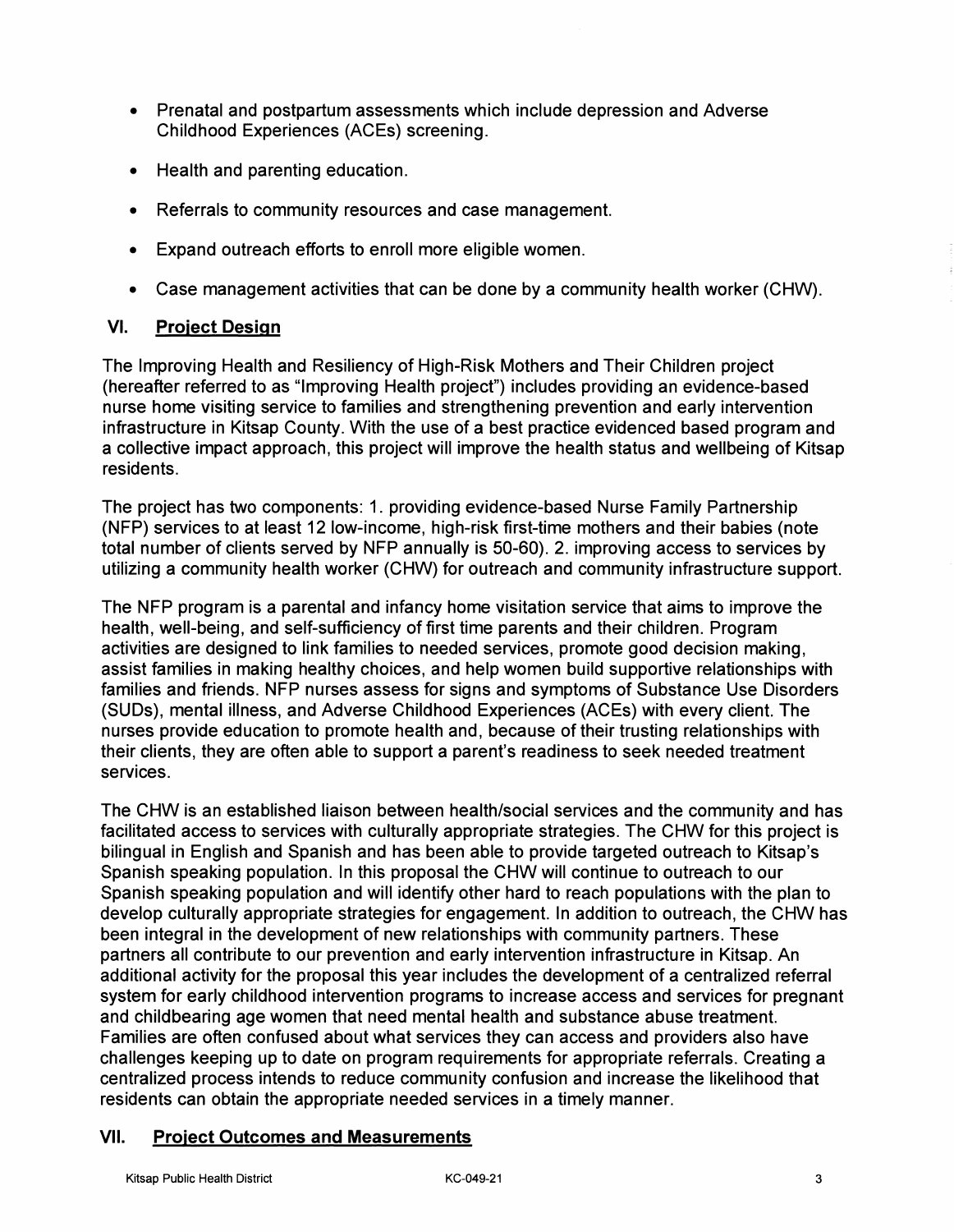Kitsap Public Health District will participate in the Evaluation Plan for Treatment Sales Tax Programs. Programs or services implemented under the Treatment Sales Tax are monitored by the Citizens Advisory Committee. Kitsap Public Health District will have an evaluation plan with performance measures developed in partnership with Kitsap Public Health District Epidemiologist. The emphasis will be on capturing data at regular intervals that can be used to determine whether Treatment Sales Tax funded programs met expectations. Some common measures will be identified that will be reported on. Evaluation efforts must include standardized data collection and reporting processes that produce the following types of information:

- Quantity of services (outputs)
- Level of change occurring among participants (outcomes)
- Return-on-investment or cost-benefit (system savings) if evidence-based
- Adherence to the model (fidelity)
- Common measures (to be identified by the Citizens Advisory Committee and Kitsap Public Health District staff that all programs must report on)

Data will be collected to monitor the following goals and objectives identified by the Contractor:

Goal #1: Prevent mental illness, behavioral problems, and future addiction in young children by intervening with families who have or are at risk for substance abuse and/or mental health problems.

Objective #1: Funded case load of at least 12 mothers and infants (0.5 FTE nurse) will be maintained through December 31, 2021.

Objective #2: Maintain an average retention rate of 85% for Nurse Family Partnership clients over the course of the program year (January-December 2021).

Objective #3: By December 31, 2021 Community Healthcare Worker has at least 250 unduplicated outreach and case management encounters.

Objective #4: By December 31, 2021, at least 50 current clients will have a PHQ-9 and GAD-7 screen completed.

Objective #5: By December 31, 2021, at least 50 current clients will have a Nurse Family Partnership Health Habits (substance abuse topics) questionnaire completed.

Objective #6: By December 31, 2021, Kitsap Public Health District will maintain required high fidelity to the Nurse Family Partnership model, as required by the National Service Office.

Objective #7: By December 31, 2021, Nurse Family Partnership CAB will convene at least 4 meetings to advise, support and sustain the NFP program.

#### **VIII. Data Collection and Reporting**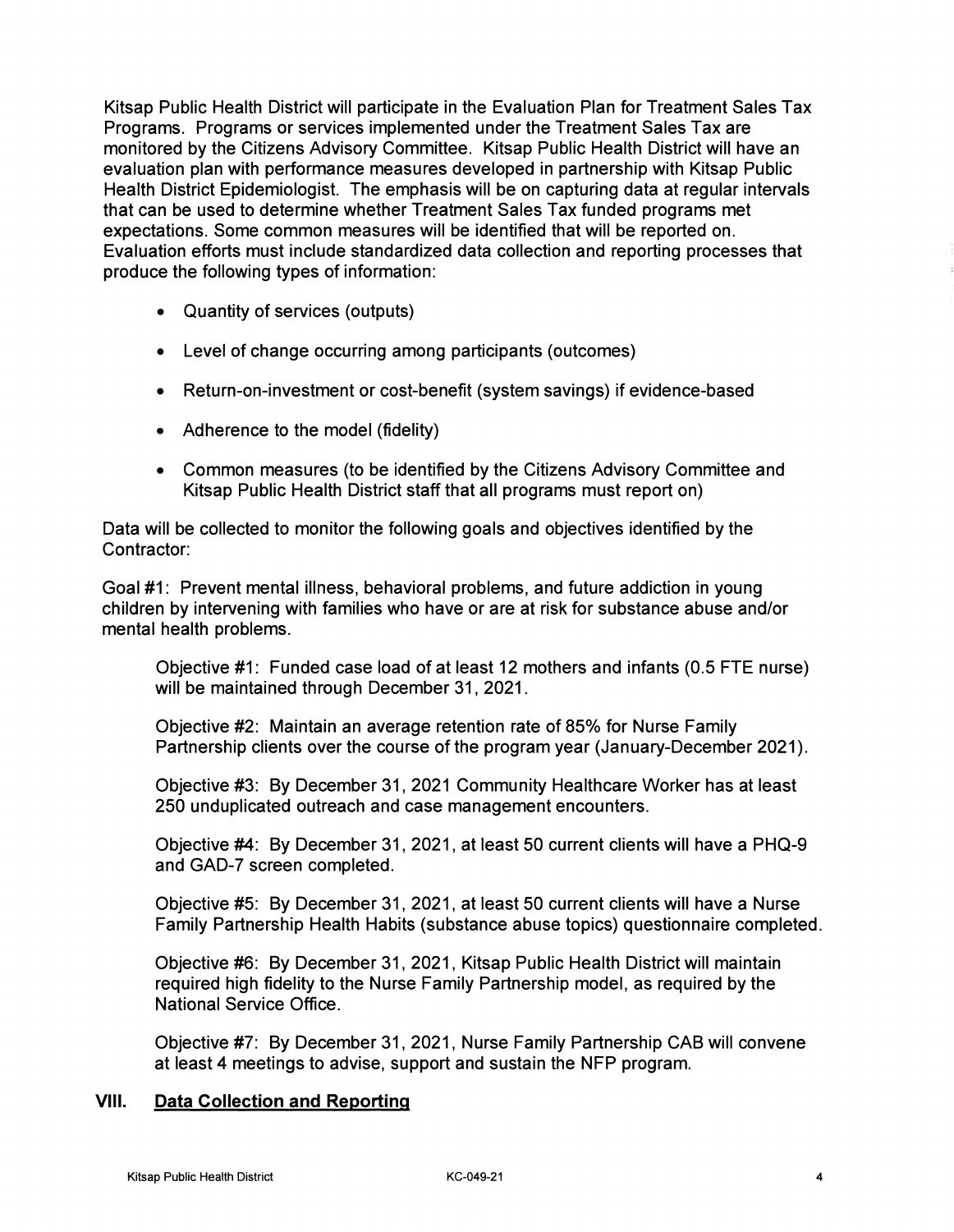Kitsap Public Health District will provide a Quarterly Report to the Kitsap County Department of Human Services by April 30, July 31, and October 31, 2021; and January 31, 2022 each year funding is received under this grant, detailing progress made on program outcomes during the quarter, what other funding sources have been investigated, and what the future potential for alternative funding is. In addition, outcomes identified in the Evaluation Plan for Mental Health, Chemical Dependency and Therapeutic Court Programs will be reported.

#### **IX. Billing and Payment**

Payments to Kitsap Public Health District shall be requested using an invoice form, which is supplied by the County. Kitsap Public Health District invoices must be sent to the County by the fifteenth (15th) calendar day after the end of the month.

The Kitsap Public Health District is authorized to receive payments in accordance with the cost reimbursable budget included under this Agreement. The Kitsap Public Health District will comply with the following standards as applicable.

Reimbursement Request - Upon Completion of each month, the Kitsap Public Health District must provide to the County a written explanation of expenditures which are less than 90% of, or more than 115% of the year-to-date budgeted total.

All payments to be made by the County under this Agreement shall be made to:

Kitsap Public Health District 345 6th Street, Suite 300 Bremerton, WA 98337

The Agreement shall not exceed the total amount indicated on the cover sheet of this Agreement and any other modifications hereof.

## **X. Duration**

This agreement is in effect from January 1, 2021 - December 31, 2021.

#### **XI. Amendments**

This agreement may only be modified by one or more written amendments duly approved an executed by both parties.

#### **XII. Attachments**

The parties acknowledge that the following attachments, which are attached to this agreement, are expressly incorporated by this reference:

#### **Attachment A: Budget**

This Agreement shall be effective January 1, 2021.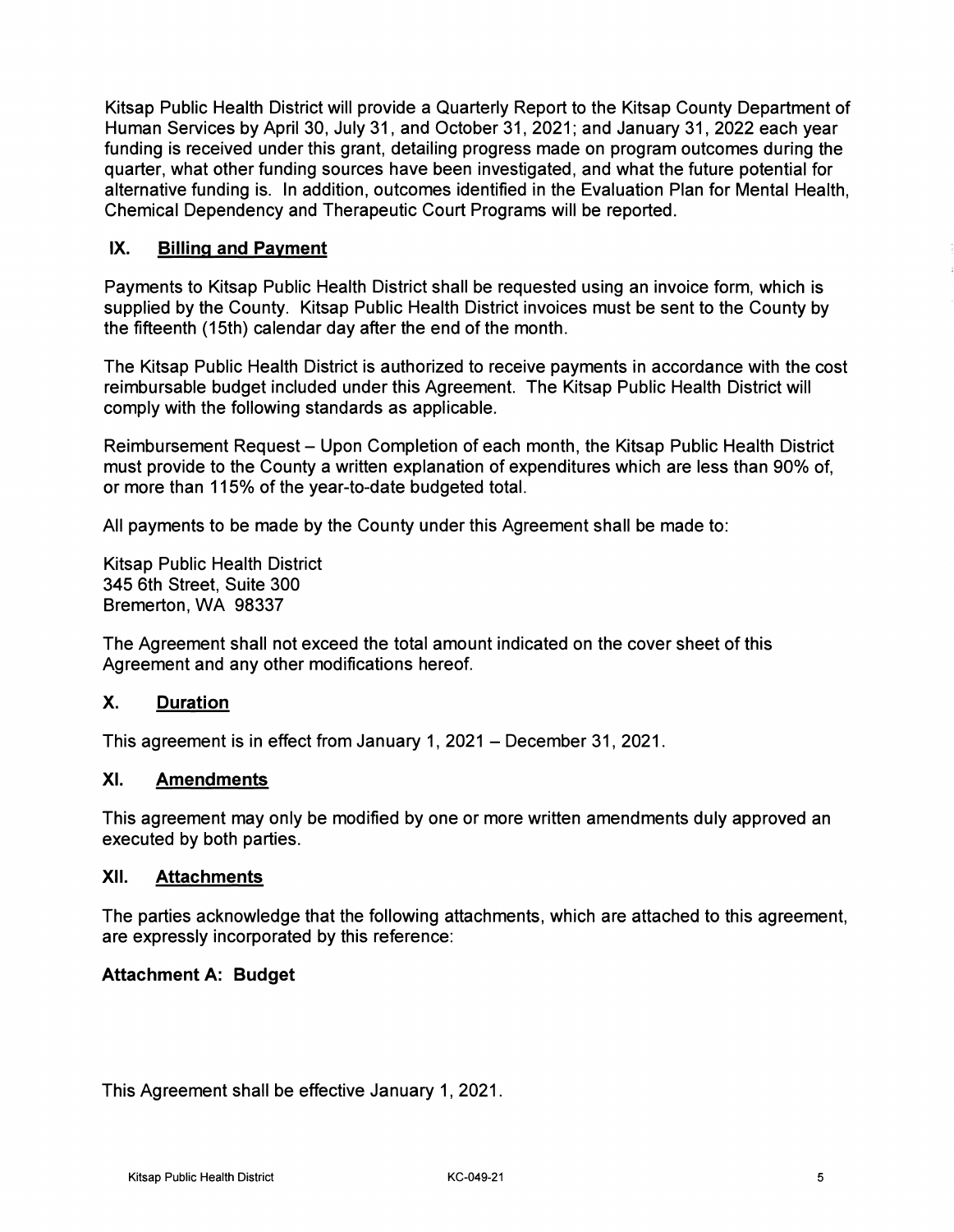KPHD 2120  $f$  ay of  $\frac{1}{2}$  day of  $\frac{1}{2}$  ated this  $\frac{25}{2}$  day of  $\frac{5}{2}$  and  $\frac{2021}{2}$ .

# **CONTRACTOR** KITSAP PUBLICALEALTH DISTRICT

Keith Grellner, Administrator

#### **KITSAP COUNTY BOARD OF COMMISSIONERS**

**ROB DER** Chair

ommissioner

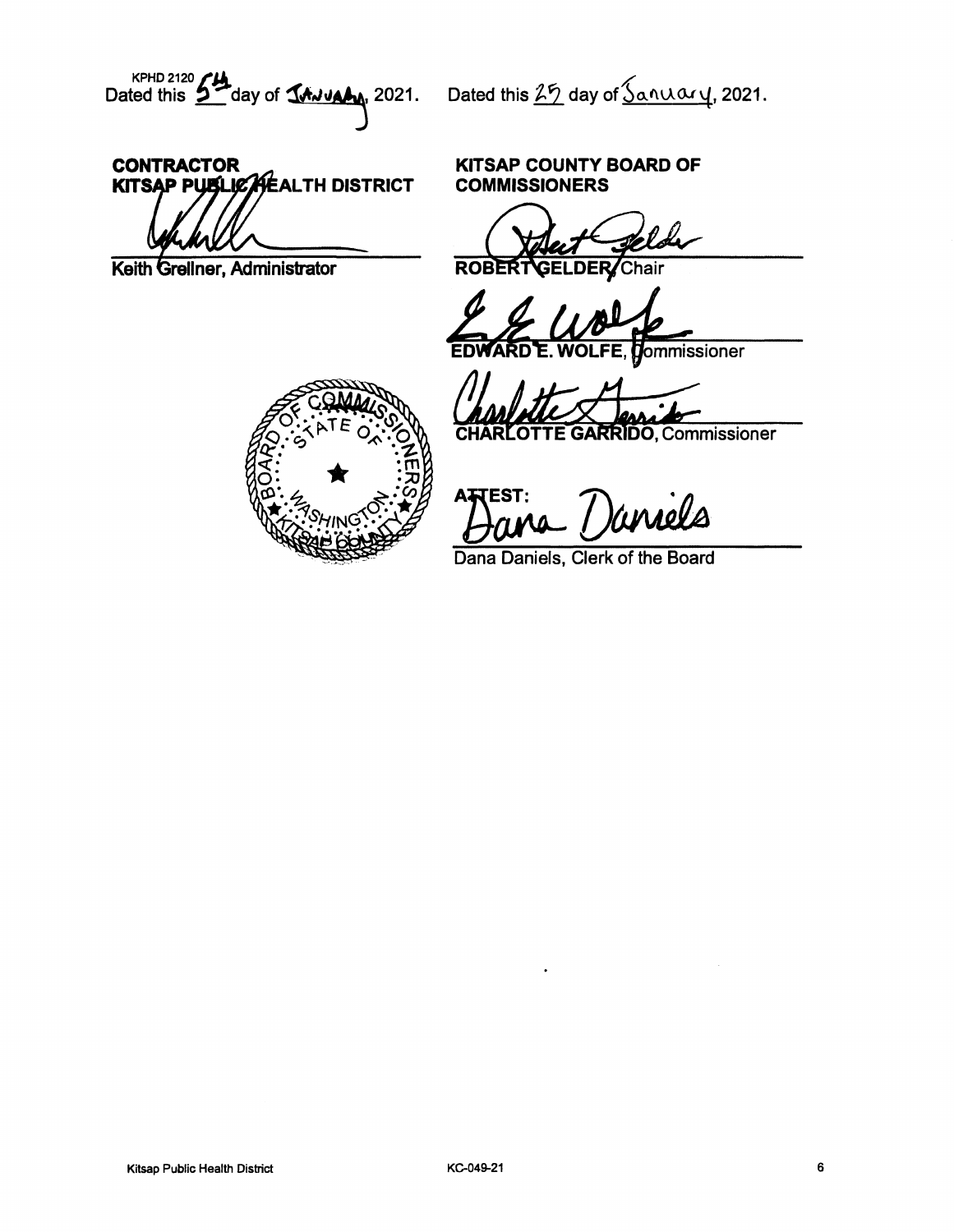**Attachment A: Budget**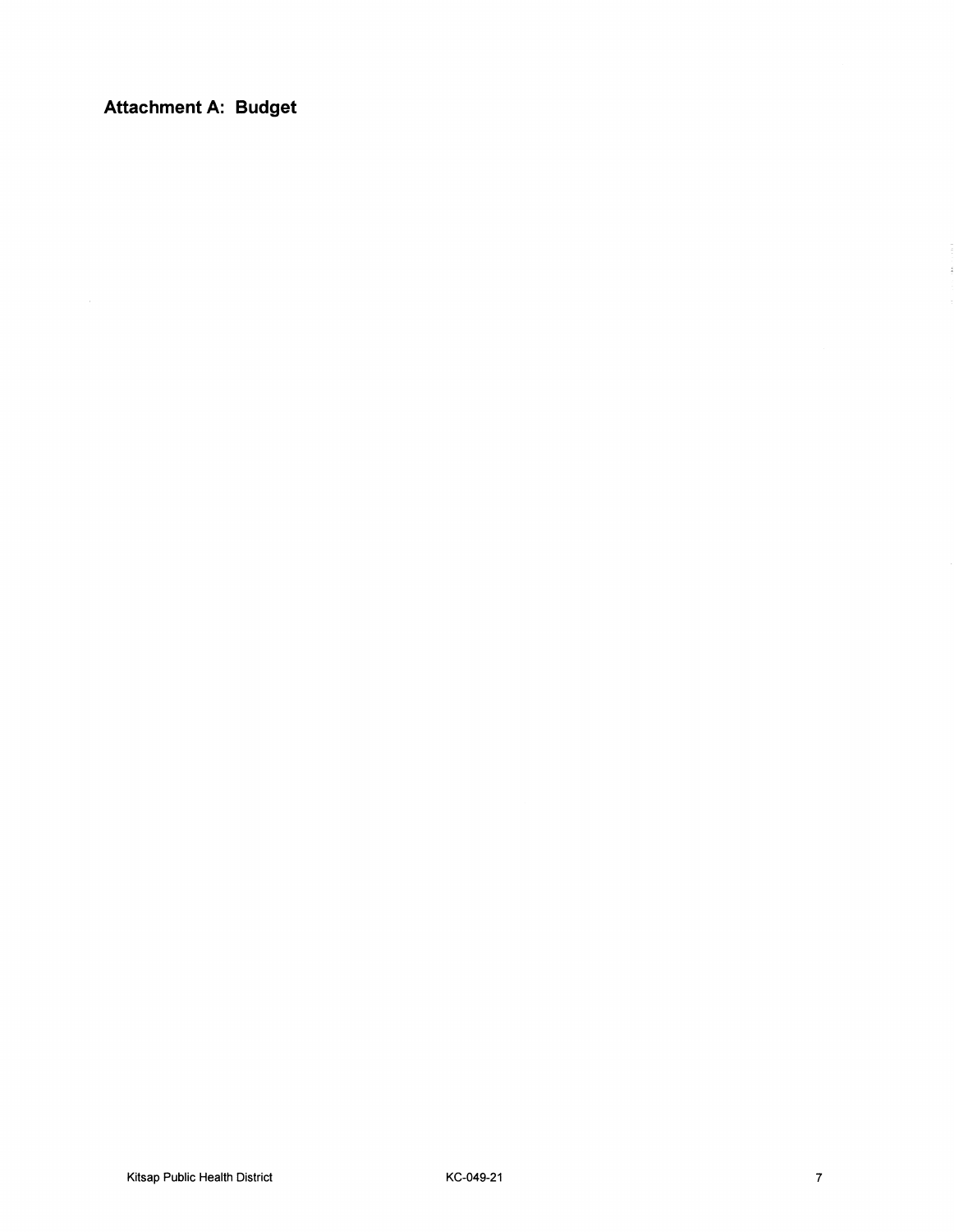#### **Kitsap County Human Services Department**

**Expenditure Plan: January 1, 2021 - December 31, 2021** 

**Agency Name: Project Name: Kitsap Public Health District Nurse Family Partnership Contract: \$169,083 Contract# KC-049-21** 

| <b>Contract</b>                         | 1/1/2021                           | 4/1/2021                           | 7/1/2021                           | 10/1/2021            | <b>Total</b>             |
|-----------------------------------------|------------------------------------|------------------------------------|------------------------------------|----------------------|--------------------------|
| Line item                               | 3/31/2021                          | 6/30/2021                          | 9/30/2021                          | 12/31/2021           | <b>Budget</b>            |
| Personnel                               | \$<br>39,620.00                    | \$<br>39,620.00                    | \$39,620.00                        | \$39,620.00          | \$<br>158,480.00         |
| Manager and Staff (Program Related      | 27,994.00                          | 27,994.00                          | 27,994.00                          | 27,994.00            | 111,976.00               |
| <b>Fringe Benefits</b>                  | 11,626.00                          | 11,626.00                          | 11,626.00                          | 11,626.00            | 46,504.00                |
|                                         |                                    |                                    |                                    |                      |                          |
| <b>Supplies &amp; Equipment</b>         | \$<br>$\blacksquare$               | \$<br>$\blacksquare$               | \$<br>$\blacksquare$               | \$<br>$\blacksquare$ | \$                       |
| Equipment                               |                                    |                                    |                                    |                      |                          |
| <b>Office Supplies</b>                  |                                    |                                    |                                    |                      | $\overline{\phantom{0}}$ |
| Other (Describe):                       |                                    |                                    |                                    |                      | $\overline{\phantom{0}}$ |
|                                         |                                    |                                    |                                    |                      |                          |
| Administration                          | \$<br>2,650.75                     | \$<br>2,650.75                     | \$<br>2,650.75                     | \$<br>2,650.75       | \$<br>10,603.00          |
| Advertising/Marketing                   |                                    |                                    |                                    |                      |                          |
| Audit/Accounting                        |                                    |                                    |                                    |                      |                          |
| Communication                           | 187.75                             | 187.75                             | 187.75                             | 187.75               | 751.00                   |
| Insurance/Bonds                         |                                    |                                    |                                    |                      |                          |
| Postage/Printing                        |                                    |                                    |                                    |                      |                          |
| Training/Travel/Transportation          | 450.00                             | 450.00                             | 450.00                             | 450.00               | 1,800.00                 |
| % Indirect                              | 2,013.00                           | 2,013.00                           | 2,013.00                           | 2,013.00             | 8,052.00                 |
| Other (Describe):                       |                                    |                                    |                                    |                      |                          |
| Other (Describe):                       |                                    |                                    |                                    |                      | $\overline{\phantom{0}}$ |
|                                         |                                    |                                    |                                    |                      |                          |
| <b>Operations &amp; Maintenance</b>     | \$<br>$\qquad \qquad \blacksquare$ | \$<br>$\qquad \qquad \blacksquare$ | \$<br>$\qquad \qquad \blacksquare$ | \$<br>-              | \$<br>-                  |
| Janitorial Service                      |                                    |                                    |                                    |                      | $\frac{1}{2}$            |
| <b>Maintenance Contracts</b>            |                                    |                                    |                                    |                      | $\blacksquare$           |
| Maintenance of Existing Landscaping     |                                    |                                    |                                    |                      | $\blacksquare$           |
| <b>Repair of Equipment and Property</b> |                                    |                                    |                                    |                      | -                        |
| <b>Utilites</b>                         |                                    |                                    |                                    |                      | ٠                        |
| Other (Describe):                       |                                    |                                    |                                    |                      | $\overline{\phantom{0}}$ |
| Other (Describe):                       |                                    |                                    |                                    |                      | $\overline{\phantom{0}}$ |
| <b>Other</b>                            | \$<br>$\qquad \qquad \blacksquare$ | \$<br>$\qquad \qquad \blacksquare$ | \$<br>$\blacksquare$               | \$<br>$\blacksquare$ | \$<br>$\blacksquare$     |
| <b>Debt Service</b>                     |                                    |                                    |                                    |                      | $\overline{\phantom{0}}$ |
| Other (Describe):                       |                                    |                                    |                                    |                      | $\overline{\phantom{0}}$ |
| Other (Describe):                       |                                    |                                    |                                    |                      |                          |
|                                         |                                    |                                    |                                    |                      |                          |
| <b>Project Budget Total</b>             | \$42,270.75                        | \$42,270.75                        | $$42,270.75 \mid $42,270.75$       |                      | \$<br>169,083.00         |